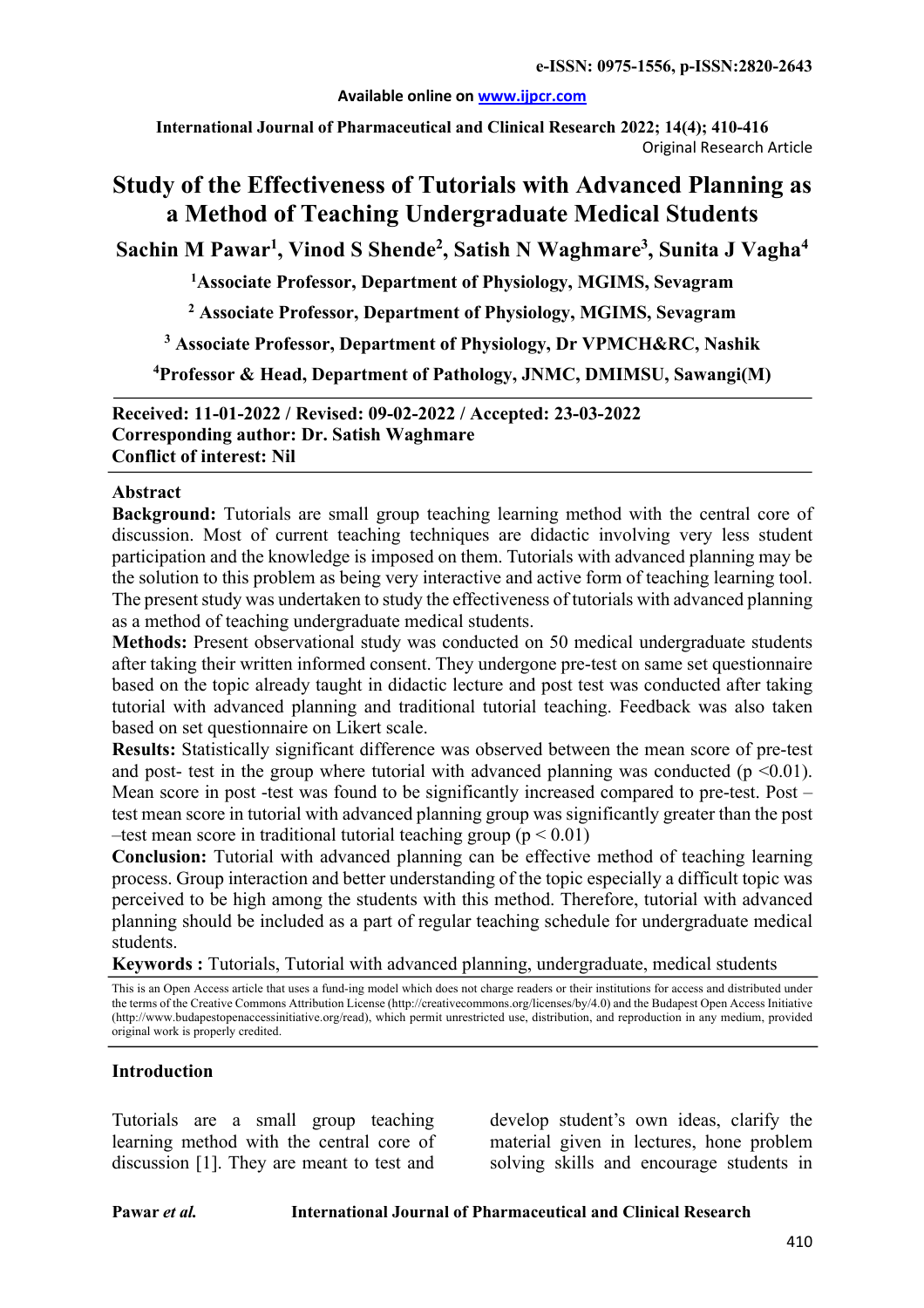active learning [2]. Tutorial is a class or short series of classes, in which one or more instructor provides intensive instruction on some subject to a small group [3]. The prime focus is to make learning multi directional by involving other students and tutors. Exploring students' point of view, allowing time for discussion, and inculcating self-directed, reflective learning skills remain the mainstay of an effective tutorial session [4]. Beck (2007) analysed the pedagogy of tutorial and concluded that the principle goal is to "systematically train metacognitive (thinking about thinking) powers" or "enable students to learn to think for themselves [5].

Tutorial is essentially interactive. A significant proportion of the interaction comes from the learner. A learner tries to connect the knowledge gained in lectures into logical and practicable framework that helps deal with clinical issues. It guides and regulates reading on the part of the student with parallel guidance from lectures; ensuring understanding of the subject. The discussion confronted in tutorial helps learners to appreciate the significance and implications of their knowledge. The dialog between student and tutor provides a lot of opportunity to clear doubts and explore different styles of learning. The major advantage is that all learners get the opportunity to participate, contribute, and ventilate their concerns. Uncertainties are freely raised and immediate feedback can be given. [6]

Most of current teaching techniques are didactic involving very less student participation and the knowledge is imposed on them [7]. There is growing concern among medical educators that conventional modes of teaching medical students is unable to inculcate right qualities in students as well as unable to invoke lifelong respect for learning [8]. Tutorials with advanced planning may be the solution to this problem as it is very interactive and active form of teaching learning tool. In present scenario, there is true need that the

medical education techniques should be continuously updated to meet the changing demands of medical practice. Therefore the present study was undertaken to study the effectiveness of tutorials with advanced planning as a newer method of teaching undergraduate medical students.

## **Methods:**

A total of 50 subjects aged 18 years and above who were newly admitted in 1st MBBS were recruited in this observational study after getting ethics approval from the Institutional Ethics committee. The purpose and objectives of study were elaborated to the study subjects and the written Informed consent was taken from them before the study. The study population comprised of newly admitted 1st MBBS students. Students' college roll was acted as sampling frame. Total of 50 students were selected using computer generated random numbers.

The study subjects were randomly divided in 2 groups each of 25 subjects. Both the groups were divided into 4 tutorial batches-A, B, C and D. A and C batch comprising of 12 and B, D batch comprising of 13 students. All the batches were exposed to pre-test in the form of MCQ and SAQ based on the topic already covered in theory lecture to assess their knowledge and understanding on the topic of discussion. Now A and B batches were exposed to tutorial with advanced planning where the hand-outs of the topic to be taught and specific learning objectives were given to students prior to tutorial and thereafter their tutorials was taken by the faculties in department of Physiology. Hand-outs of the topic to be covered for the session was prepared well in advance and lesson plan of the tutorial was also made. C and D batches were subjected to traditional tutorial teaching. Two tutorials were taken in all the batches. Thereafter, post-test with same content as in pre-test was taken. At the end, C and D batch was also exposed to tutorial with advanced planning.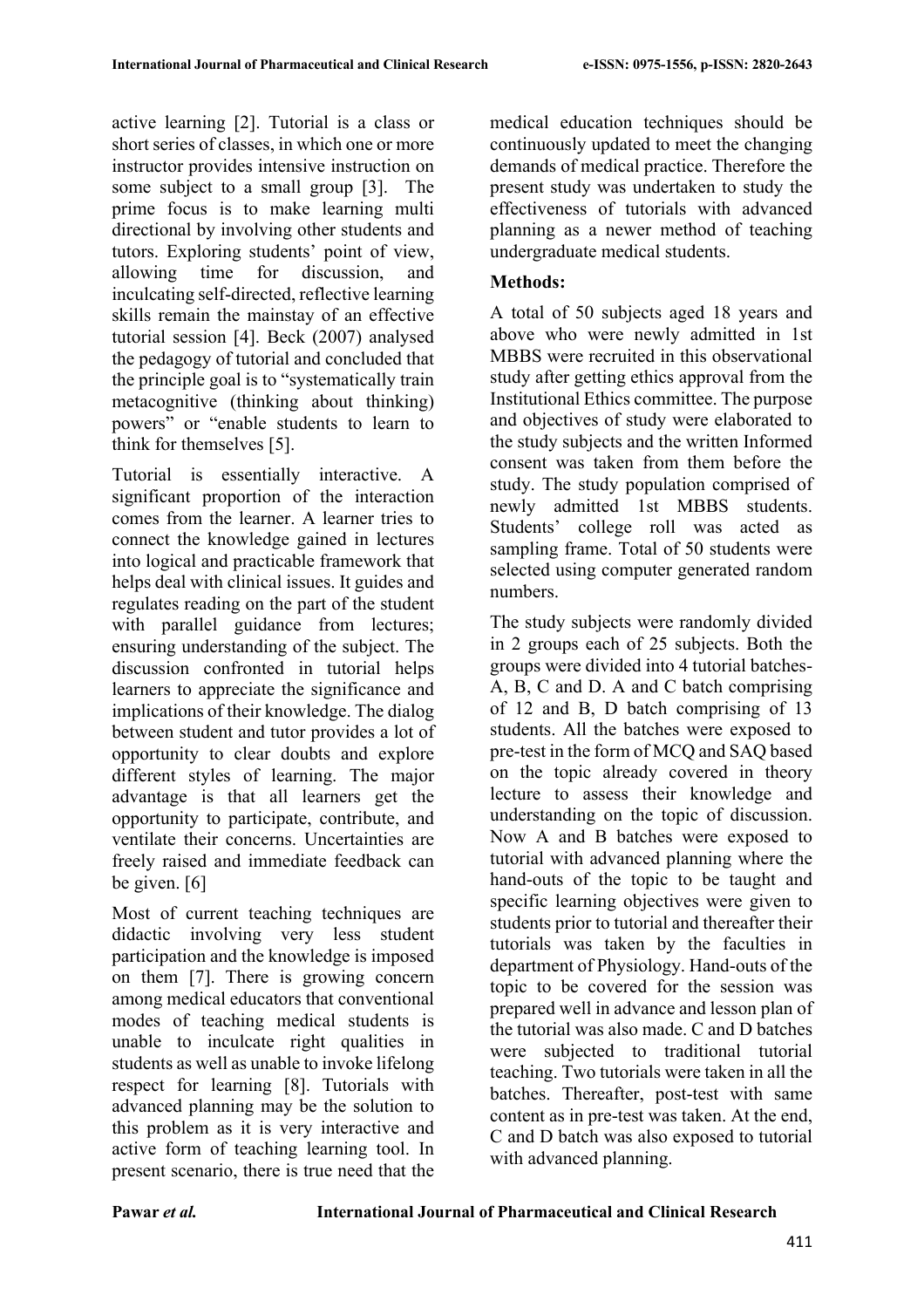Thereafter, feedback about the effectiveness of tutorial with advanced planning was taken from all the study participants based on set questionnaire on Likert scale. Tutorial was conducted by trained faculty of the department of Physiology who had undergone medical education training by MCI.

### **Statistical Methods:**

Statistical analysis was done using Statistical Package for Social Sciences (SPSS) 16.0 version. Values obtained were expressed in the form of mean and standard deviation (SD). Statistical significance in group means was assessed using a statistical test – t test based on normal distribution. P value was taken as significant if found to be less than 0.05.

## **Results:**

The study subjects were classified in 2 groups, one group was exposed to tutorial with advanced planning and other to traditional tutorial teaching. In both the groups, the mean score of pre-test was compared with mean score of post-test as well as the mean score of post-test was compared between interventional and noninterventional groups. In a group where, traditional tutorial teaching was taken, statistically significant difference was observed between the mean score of pretest and post-test  $(p \le 0.01)$  [Table 1]. In a group where, tutorial with advanced planning was taken, statistically significant difference was observed between the mean score of pre-test and post- test in this group also ( $p \le 0.01$ ). Mean score in post-test was found to be significantly increased compared to pre-test [Table 2]

When the post –test mean score in two groups was compared , it was found that in a group where tutorial were taken by traditional method, mean score was 11.38± 2.20 and in a group where tutorials were taken with advanced planning, the post-test mean score was  $13.64 \pm 1.60$ . Statistically significant difference was observed between the mean score of post-tests. (p <0.01). Post –test mean score in tutorial with advanced planning group was significantly greater than the post –test mean score in tutorial by traditional method group [Table 3]. When the pre –test mean score in two groups was compared , it was found that in a group where tutorial were taken by traditional method, mean score was  $6.7\pm 2.38$  and in a group where tutorials were taken with advanced planning, the pre-test mean score was  $6.2\pm$ 1.70.Statistically significant difference was not observed between the mean score of pre-tests.  $(p > 0.05)$ . Pre –test mean score in tutorial with advanced planning group was not significantly different than the pre –test mean score in tutorial by traditional method group [Table 4]. Most of the students agreed upon the various advantages of this method of teaching. There were hardly few who disagreed or strongly disagreed [Table 5]. When asked about the most interesting part of tutorial with advanced planning, 72% felt it was discussion by faculty and within group, 16% felt it was hand-outs and 12 % said small group study was interesting. Regarding the overall rating of this method of tutorial teaching 48% said it was excellent, 44% said it was good, 6% said it was similar to traditional method and 2 % said it was poor than the traditional method of tutorial teaching.

**Table 1: Mean score of the students before and after the tutorial by traditional method (n=25)**

| <b>Pre-test</b>                                            |      | Post-test |  | <b>Statistical Significance</b> |  |
|------------------------------------------------------------|------|-----------|--|---------------------------------|--|
| <b>Mean Score out of 20</b><br><b>Mean Score out of 20</b> |      |           |  |                                 |  |
| Mean                                                       |      | Mean      |  |                                 |  |
| 6.7                                                        | 2.38 | .38       |  | P < 0.01 : S                    |  |

Values are expressed as Mean  $\pm$  SD.

#### **Pawar** *et al.* **International Journal of Pharmaceutical and Clinical Research**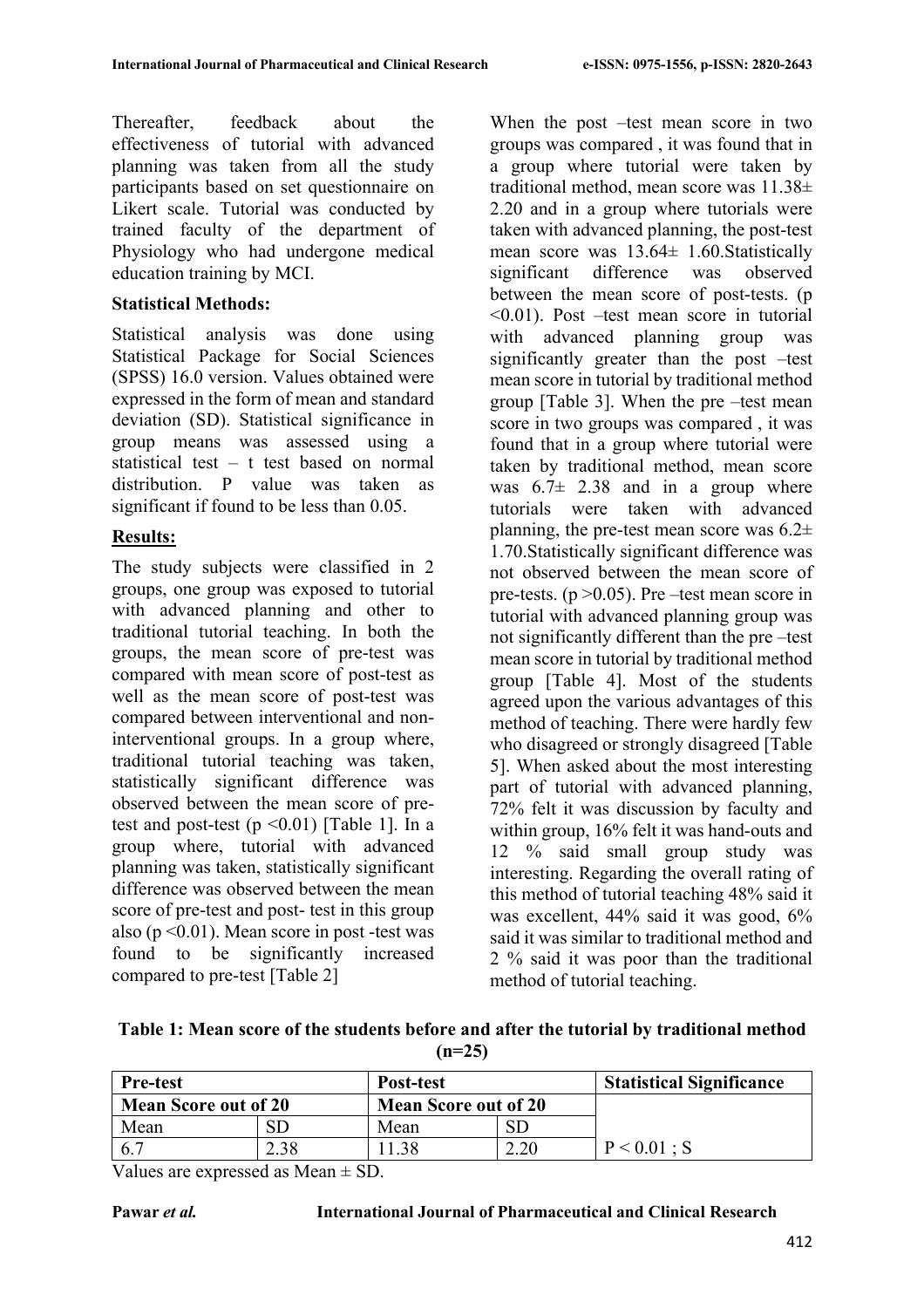| <b>Pre-test</b>             |    | $\mu$ anning (n–25)<br><b>Post-test</b> |                     | <b>Statistical</b><br><b>Significance</b> |
|-----------------------------|----|-----------------------------------------|---------------------|-------------------------------------------|
| <b>Mean Score out of 20</b> |    | <b>Mean Score out of 20</b>             |                     |                                           |
| Mean                        |    | Mean                                    | $\operatorname{SL}$ |                                           |
| 6.2                         | 70 | 13.64                                   | 0.60                | $P < 0.01$ ; S                            |

#### **Table 2: Mean score of the students before and after the tutorial with advanced planning (n=25)**

Values are expressed as  $Mean \pm SD$ .

#### **Table 3: Mean score of the students after the tutorial with advanced planning and the tutorial by traditional method**

| Post-test<br>in<br>traditional method group | tutorial | by   Post-test in tutorial with advanced<br>planning group |     | <b>Statistical</b><br><b>Significance</b> |
|---------------------------------------------|----------|------------------------------------------------------------|-----|-------------------------------------------|
| <b>Mean Score out of 20</b>                 |          | <b>Mean Score out of 20</b>                                |     |                                           |
| Mean                                        | SD.      | Mean                                                       | SD  |                                           |
| 11.38                                       | 2.20     | 13.64                                                      | .60 | $P < 0.01$ ; S                            |

Values are expressed as  $Mean \pm SD$ .

#### **Table 4: Mean score of the students before the tutorial with advanced planning and the tutorial by traditional method**

| Pre-test in<br>traditional method | tutorial | by   Pre-test in tutorial with advanced<br>planning group |           | <b>Statistical</b><br><b>Significance</b> |
|-----------------------------------|----------|-----------------------------------------------------------|-----------|-------------------------------------------|
| <b>Mean Score out of 20</b>       |          | <b>Mean Score out of 20</b>                               |           |                                           |
| Mean                              | SD.      | Mean                                                      | <b>SD</b> |                                           |
| 6.7                               | 2.38     | 6.2                                                       | 0.70      | $P > 0.05$ ; NS                           |

Values are expressed as  $Mean \pm SD$ .

#### **Table 5: Student's feedback about the tutorial with advanced planning on Likert scale**

| <b>Feedback of Tutorial session</b> |                 |                 |                             |                 |                         |
|-------------------------------------|-----------------|-----------------|-----------------------------|-----------------|-------------------------|
| <b>Components</b>                   | <b>Strongly</b> | Agree           | Uncertain                   | <b>Disagree</b> | <b>Strongly</b>         |
|                                     | $agreen(\%)$    | $n\binom{0}{0}$ | $n\left(\frac{0}{0}\right)$ | $n\binom{0}{0}$ | disagree $n\frac{6}{6}$ |
| Able to understand                  | 26(52%)         | 22(44%)         | $1(2\%)$                    | $1(2\%)$        | $0\%$                   |
| topic better                        |                 |                 |                             |                 |                         |
| Attention span<br>1S                | 27(54%)         | 19(38%)         | 2(4%)                       | $1(2\%)$        | $1(2\%)$                |
| increased                           |                 |                 |                             |                 |                         |
| Hand-outs<br>are                    | 28(56%)         | 21(42%)         | $1(2\%)$                    | $0\%$           | $0\%$                   |
| useful                              |                 |                 |                             |                 |                         |
| with<br>Tutorial                    | $40(80\%)$      | 9(18%)          | $1(2\%)$                    | 0%              | $0\%$                   |
| advance planning is                 |                 |                 |                             |                 |                         |
| better way to teach                 |                 |                 |                             |                 |                         |
| difficult topic                     |                 |                 |                             |                 |                         |
| time<br>Proper                      | 23(46%)         | 18(36%)         | 6(12%)                      | 3(6%)           | $0\%$                   |
| management                          |                 |                 |                             |                 |                         |
| possible                            |                 |                 |                             |                 |                         |
| interaction<br><b>Better</b>        | 37(74%)         | 12(24%)         | $1(2\%)$                    | 0%              | $0\%$                   |
| with students                       |                 |                 |                             |                 |                         |
| of<br>Achievement                   | 23(46%)         | 24(48%)         | 2(4%)                       | 1(2%            | $0\%$                   |
| objectives (SLO)                    |                 |                 |                             |                 |                         |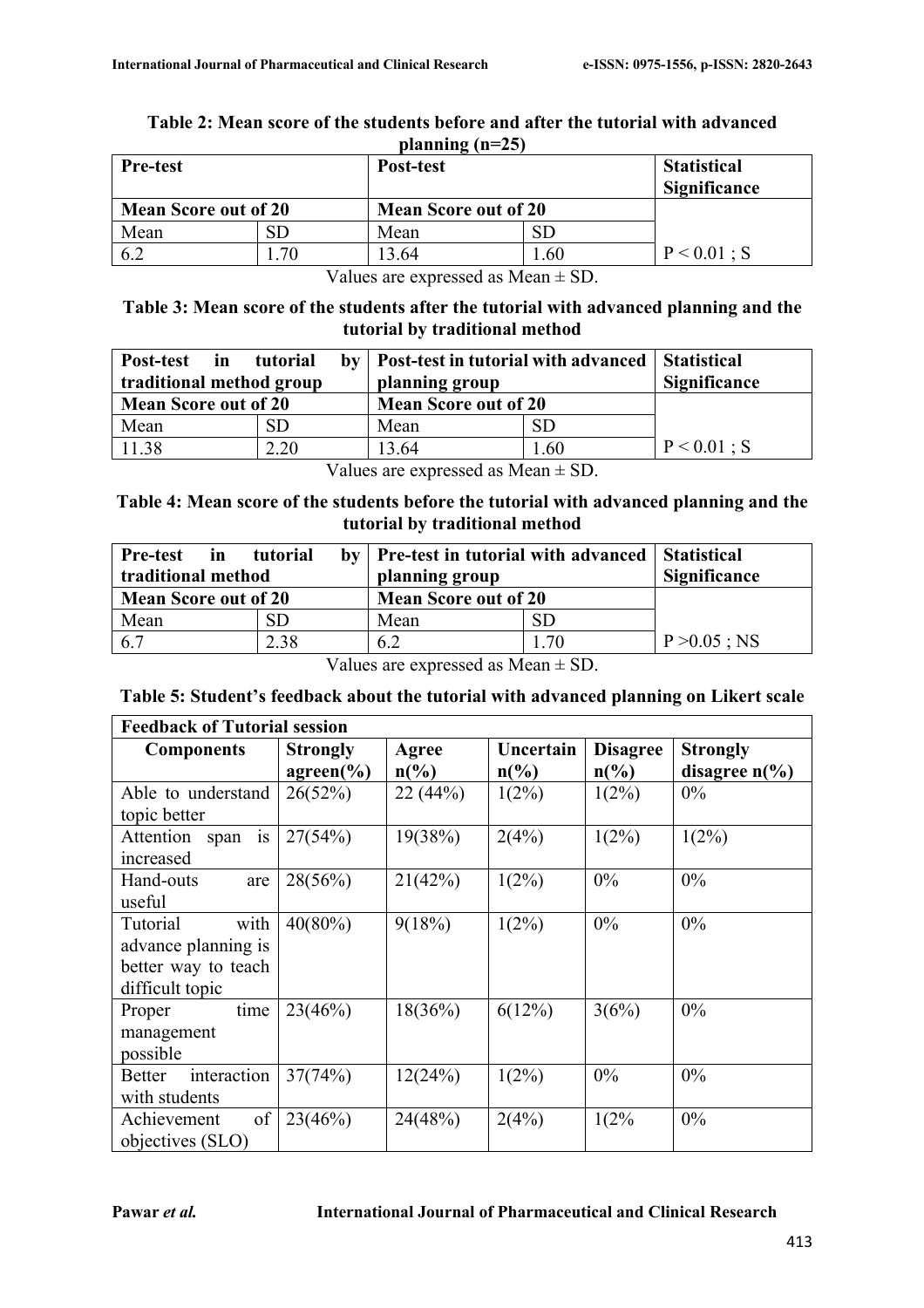## **Discussion:**

In present scenario, didactic lecture is the most common teaching learning method used in medical education. A traditional lecture doesn't encourage a fruitful participation of students and doesn't promote interaction among teacher and students [4]. For effective skill learning as well as to create and sustain the active interest of students in learning, the teaching learning method must be interactive and participative in nature. A tutorial is a participative teaching learning method which promotes discussion and better understanding of a topic. In our study, tutorials were conducted with advanced planning using a hand-out prepared with reference from standard textbooks for undergraduate medical students.

Students were divided into four groups, each group guided by a MET trained faculty who promoted healthy interaction among the students. At the end of the tutorial, students were given the feedback form with questions to be answered for testing the effectiveness of a tutorial with advanced planning as compared to a tutorial by traditional method.

The result of present study evidently indicate that tutorial with advanced planning increases the knowledge and understanding of the topic discussed. We observed significant increase in score obtained in post-test after tutorial with advanced planning. Our findings are coexistent with the observations by Kumar RP et al [2] and Singh K et al [9] who recorded significantly higher score of post- test after tutorial as compared to pretest score. Mishra AK et al [10] documented the significantly higher post test results after tutorial. This goes hand in hand with our findings.

In the feedback given by students, most of the students have accepted the parameters of tutorial with advanced planning like ability to understand the topic better, increase in attention span, increase in

student participation, understanding the difficult topic better, proper time management and achieving the specific learning objectives. This is in agreement with findings in previous studies [2,11].

In present study, student felt that discussion by faculty and within group is the most interesting aspect of tutorial with advanced planning. This again underlines the importance of interaction in teaching – learning exercise. Similar observations were also made by Kumar RP2 et al and Velavan A et al [11].

Raven et al [4] in their study found that good tutorial must promote students participation and keep them away from interference. The study findings in our study are similar to a study conducted by Stalin et al [12] on integrated teaching program among undergraduate medical students. On the basis of their findings, active teaching–learning method creates interest among students, and it is an effective learning method for them to learn the subject in a better manner.

48 % of the students in our study stated that tutorial with advanced planning was excellent teaching learning method as regards to the understanding of the topic. Shah et al [13] also in their study observed 65.3% students response that tutorials are more useful as compared to lecture to understand any topic. Majority of the students (66.2%) in previous study gave better overall rating to tutorial as a teaching- learning method than lecture2. MJS Dawane et al and G Sivagnanam also found that students preferred tutorials than a lecture as a teaching learning method [14,15]. These findings are co-existent with our observations.[16]

## **Conclusion:**

Based upon the observations in the present study, we opine that the tutorial with advanced planning is an effective method of teaching learning process. Group interaction and better understanding of the topic especially a difficult topic was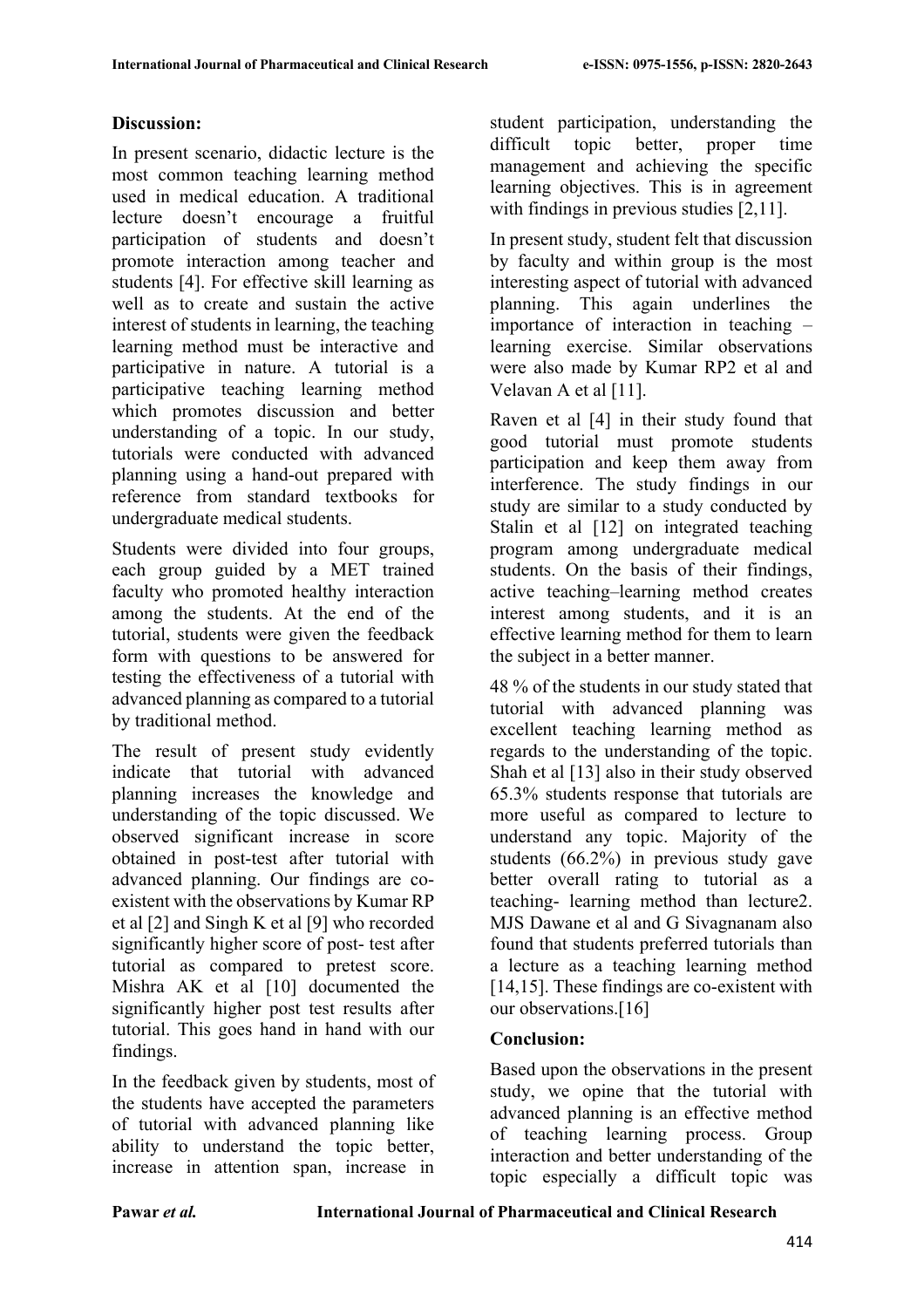perceived to be high among the students with this method. Therefore, tutorial with advanced planning should be included as a part of regular teaching schedule for undergraduate medical students.

#### **Acknowledgements:**

We acknowledge the contributions of all the study participants and faculty from Department of Physiology who actively supported for completion of the study.

#### **Declaration:**

Authors declares that there is no conflict of interest. Institutional Ethics Committee approval letter no. MGIMS/IEC/PHY/123/2017 dated 15/12/2017 (copy attached).

## **References :**

- 1. Jagzape AT, Jagzape TB, Srivastava T. Tutorial review: Evolution to Modifications. Journal of Health Education Sciences. 2015;2(1):51-5.
- **2.** R. Prahan Kumar, KanimozhyKandhasamy, Ramesh Chand Chauhan, Joy Bazroy, Anil J. Purty, Zile Singh. Tutorials: an effective and interactive method of teaching undergraduate medical students. Int. J Community Med Public Health. 2016 Sep;3(9):2593-2595
- 3. "Tutorial." Merriam-Webster Online Dictionary, Springfield (MA): Merriam Webster; 2006. Available from: http://www. merriam-webster. Com. [Last cited on 2016 Jul 04].
- 4. Ravens U, Nitsche I, Haag C, Dobrev D. What is a good tutorial from the student's point of view? Evaluation of tutorials in a newly established PBL block course "basics of drug therapy". NaunynSchmiedebergs Arch Pharmacol. 2002;366:69-76.
- 5. Beck RJ. The Pedagogy of the Oxford Tutorial, 2007, Downloaded: 20 July 2016.
- 6. Srivastava TK, Waghmare LS. Tutorial in medical education: A review of contextual modifications. Natl J Physiol

Pharm Pharmacol 2016;6 (Online First). Doi: 10.5455/ njppp.2017.7.0823403092016.

- **7.** Mishra AK, Manikandan M, Kumar R, Chauhan R C, Purty AJ, Bazroy J. Concomitant use of handouts, group and panel discussion as a teaching technique for undergraduate medical students. Int J Innov Med Educ Res. 2016;2:18-22.
- **8.** Kasselbaum DE. Change in medical education: the courage and will to be different. Acad Med. 1989;64:446-7.
- 9. Singh K, Katyal R, Singh A, Joshi HS, Chandra S. Assessment of effectiveness of small group teaching among medical students. J Contemporary Med Edu. 2016;4(4):145-8.
- 10. Mishra AK, Manikandan M, Kumar R, Chauhan RC, Purty AJ, Bazroy J, et al. Concomitant use of handouts and group and panel discussions as a teaching technique for undergraduate medical students. Int J Innov Med Educ Res. 2016;2(1):0-4.
- 11. Velavan A, Saravanan V, Bazroy J, Singh Z. Assessment of innovations in tutorial method of teaching among medical students. Int J Res Med Sci 2017;5:4155-7.
- 12. Stalin P, Bazroy J, Singh Z, Divija R, Velavan A, Veerappan I. Evaluation of correlated integrated teaching programme among undergraduate medical students. J Res Med Educ Ethics. 2014;4(1):60-4.
- 13. Shah AR, Shethwala ND, Parmer B. Perception of undergraduate medical students towards the subject of pathology at one of the medical colleges of Gujarat, India. Int J Med Sci Public Health. 2014;3(7):863-5.
- 14. Dawane MJS, Pandit VA, Dhande PP, Sahasrabudhe RA, Karandikar YS. A Comparative study of Different Teaching Methodologies used for developing understanding of Cardiac Pharmacology in Undergraduate Medical Students. IOSR Journal of